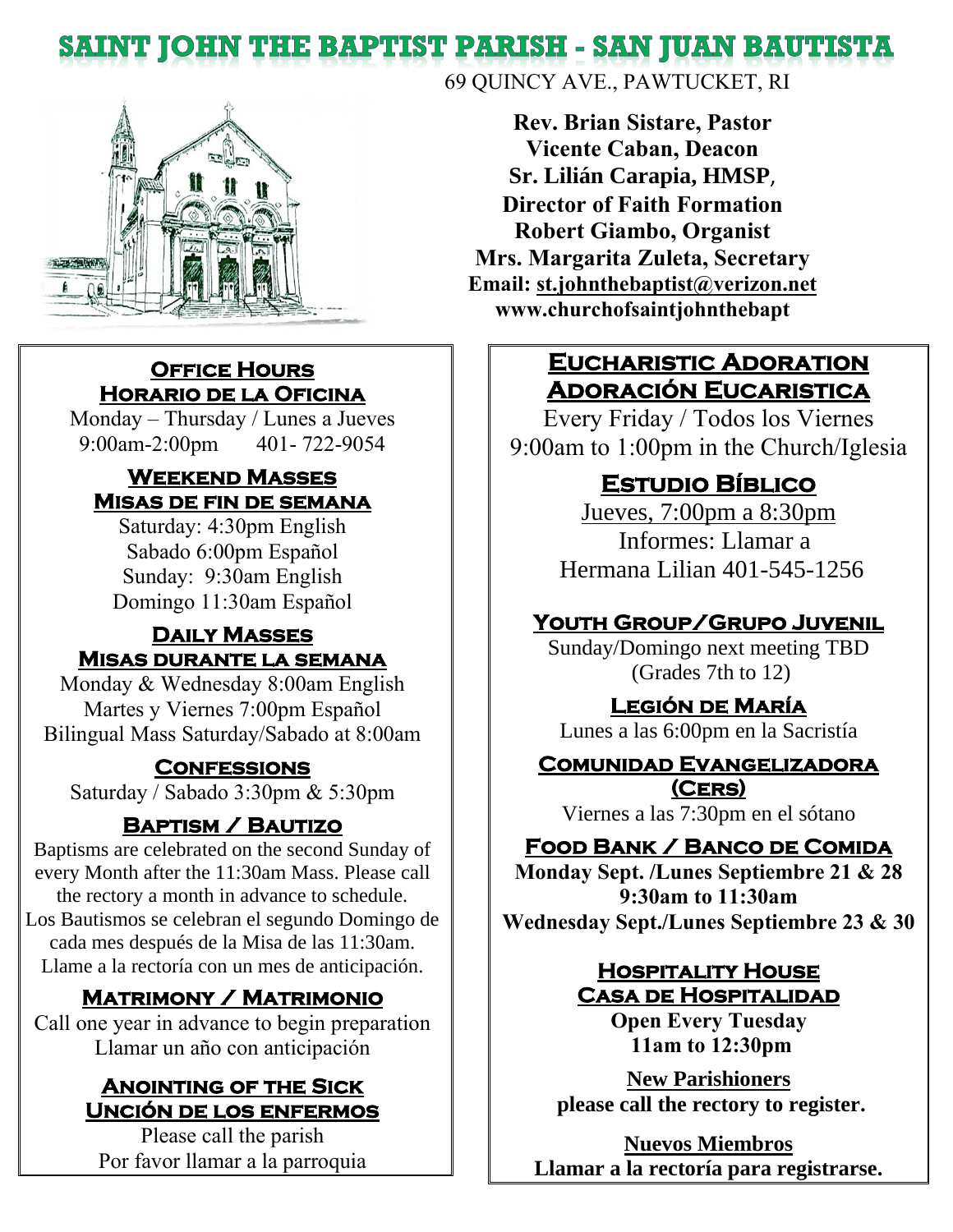## 2<sup>nd</sup> Sunday of Ordinary Time **August 30, 2020**

#### Dear Parishioners,

In the Gospel this weekend, Jesus said to His disciples, *"Whoever wishes to come after me must deny himself, take up his cross, and follow Me. For whoever wishes to save his life will lose it, but whoever loses his life for My sake will find it"*. The patron saint of our parish - Saint John the Baptist, truly lived these words of his cousin and Lord, being killed for his faith in Jesus. This **Sunday, August 29th, is the Feast of the Martyrdom of John the Baptist**. The following is from [franciscanmedia.org:](http://franciscanmedia.org/) "The drunken oath of a king with a shallow sense of honor, a seductive dance and the hateful heart of a queen combined to bring about the martyrdom of John the Baptist. The greatest of prophets suffered the fate of so many Old Testament prophets before him: rejection and martyrdom. The 'voice crying in the desert' did not hesitate to accuse the guilty, did not hesitate to speak the truth. But why? *What possesses a man that he would give up his very life? This great religious reformer was sent by God to prepare the people for the Messiah. His vocation was one of selfless giving.* The only power that he claimed was the Spirit of Yahweh. '*I am baptizing you with water, for repentance, but the one who is coming after me is mightier than I. I am not worthy to carry his sandals. He will baptize you with the Holy Spirit and fire'*(Matthew 3:11). Scripture tells us that many people followed John looking to him for hope, perhaps in anticipation of some great messianic power. John never allowed himself the false honor of receiving these people for his own glory. He knew his calling was one of preparation. When the time came, he led his disciples to Jesus: 'The next day John was there again with two of his disciples, and as he watched Jesus walk by, he said, 'Behold, the Lamb of God.' The two disciples heard what he said and followed Jesus'(John 1:35-37). It is John the Baptist who has pointed the way to Christ. *John's life and death were a giving over of self for God and other people.* His simple style of life was one of complete detachment from earthly possessions. His heart was centered on God and the call that he heard from the Spirit of God speaking to his heart. Confident of God's grace, he had the courage to speak words of condemnation, repentance, and salvation. *Reflection: Each of us has a calling to which we must listen. No one will ever repeat the mission of John, and yet all of us are called to that very mission. It is the role of the Christian to witness to Jesus. Whatever our position in this world, we are called to be disciples of Christ. By our words and deeds, others should realize that we live in the joy of knowing that Jesus is Lord. We do not have to depend upon our own limited resources, but can draw strength from the vastness of Christ's saving grace.*" Saint John the Baptist, pray for us! God bless! Fr. Sistare

| <b>MASS INTENTIONS</b>                                      |                    |
|-------------------------------------------------------------|--------------------|
| <b>Saturday August 29</b>                                   | 4:30 <sub>pm</sub> |
| <b>Sunday August 30</b>                                     | 9:30am             |
| +Nicholas Pena by Mary Segura                               |                    |
| <b>Monday August 31</b>                                     | 8:00am             |
| +Memory of Ed $&$ Claire Queen by family                    |                    |
| <b>Wednesday September 1</b>                                | 8:00am             |
| <b>Saturday September 5</b><br><b>Bilingual Mass 8:00am</b> |                    |
| <b>Vigil Mass</b>                                           | 4:30 <sub>pm</sub> |
| <b>Sunday September 6</b>                                   | 9:30am             |
| +Candida Gomes by Jose DeBarros                             |                    |

**Please note that all daily Masses are now in the Church until further notice.**

**Sanctuary Lamp for the Month of August** In memory of Ray Lagessse by Joyce

The candle in front of the **Divine Mercy** image in the Church will be lit each weekend for those affected by the coronavirus.

#### **WE ASK FOR YOUR PRAYERS**

For all who are homebound or in nursing homes, and for the sick of the parish: **Jeanne Jugan Residence**: Florence Corneau, Jeannine Rondeau, Annette Tetreault, Lillianne Depot **At Home**: Constance Vilandre, Maria DaGraca, Jovina de Barros **St. Antoine**: Georgette Smith **Charles Gate**: Roger Marcoux **Elmhurst Nursing Home**: Cesar Zuleta Sr.

#### **Catholic Charity Appeal 2020**

The Campaign offers us the opportunity each year to help our brothers and sisters in need in our Diocese. Share your donations generously to support our

programs.

**Weekly Collection 8/23 \$3371.00 Monthly Collection September 6 Fuel & Maintenance September 13 Catholic Charity Appeal September 20 Priest Retirement**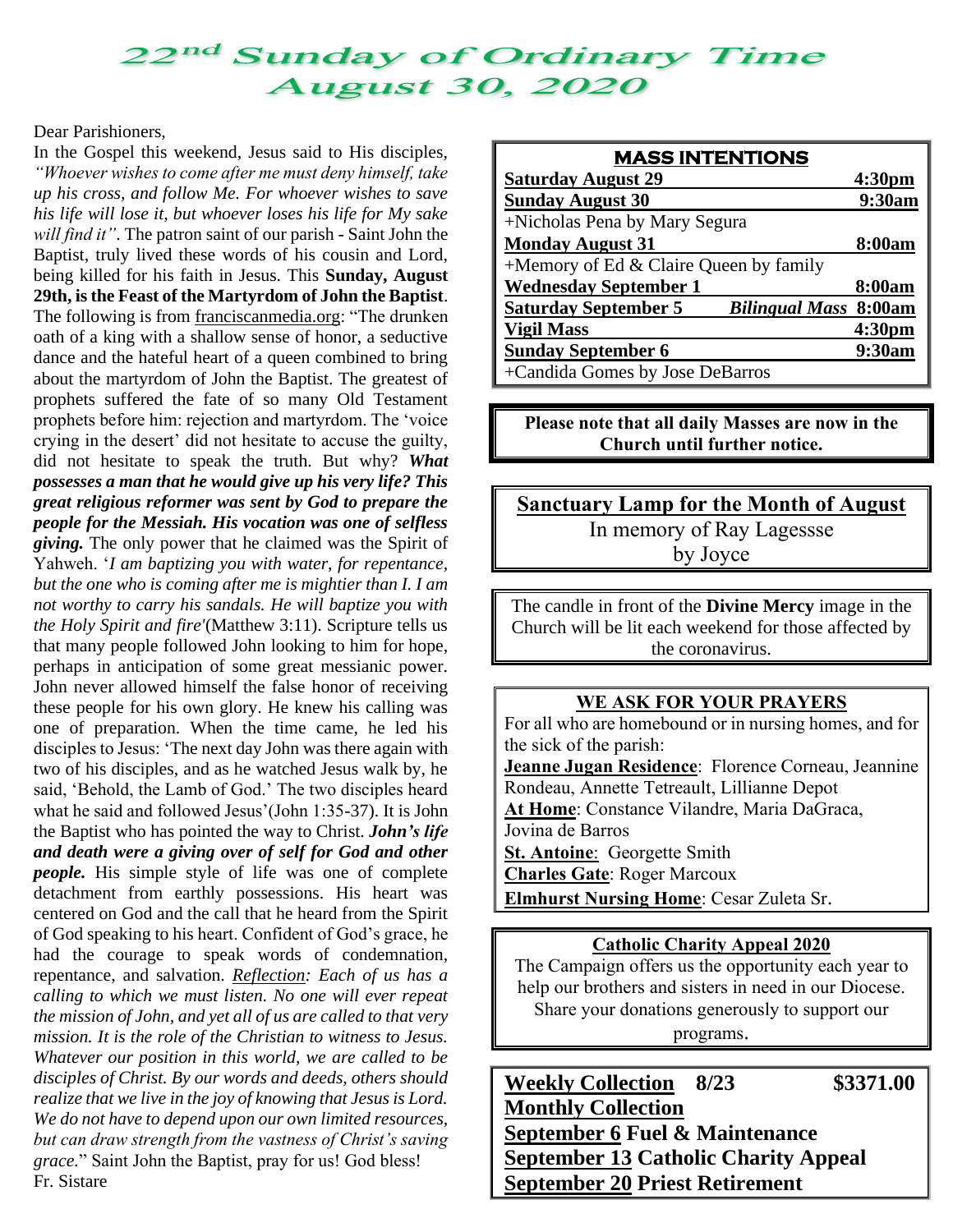# **MEMORY TREE**

A few months ago we received a request from a person through an e-mail, about having his mother memorialized on the Memory Tree in the back of the church. After doing some investigation here at the parish (because it has been a number of years since we have done this Memorial Tree), we will be offering this fundraiser once again. Over the next month, you can call the rectory office during the office hours (M-Th 9am-2pm), and have a "leaf" plaque inscribed with a loved one's name (deceased or living). The cost is \$100 per leaf plaque. There are also "stones" available for purchase at \$250 and higher.

# **Food Bank**

Since the pandemic began, the Food Bank of our parish has been open serving the neediest in these difficult times. The Food Bank is in need of donations: **Rice, Beans, Tuna, Cereal, Pasta, Spaghetti Sauce, Canned soup, Peanut Butter, Canned fruits, Canned vegetables,** etc. Please consider donating food, and leaving it in the wooden box at the entrance of the Church. Thank you for your generosity!

*"But if anyone has the world's goods and sees his brother in need, yet closes his heart against him, how does God's love abide in him? Little children, let us not love in word or talk but indeed and in truth." 1 John 3:17-18*



We are now accepting donations for the September Flea Market. Donations will be accepted **Monday through Thursday from 9:00 am until 2:00 pm**. We ask that you bring in CLEAN sellable items. Small Appliances must be clean and in working order. We will NOT accept ripped or stained furniture, old televisions or old computer monitors. We need many volunteers as well, and ANY help would be greatly appreciated.

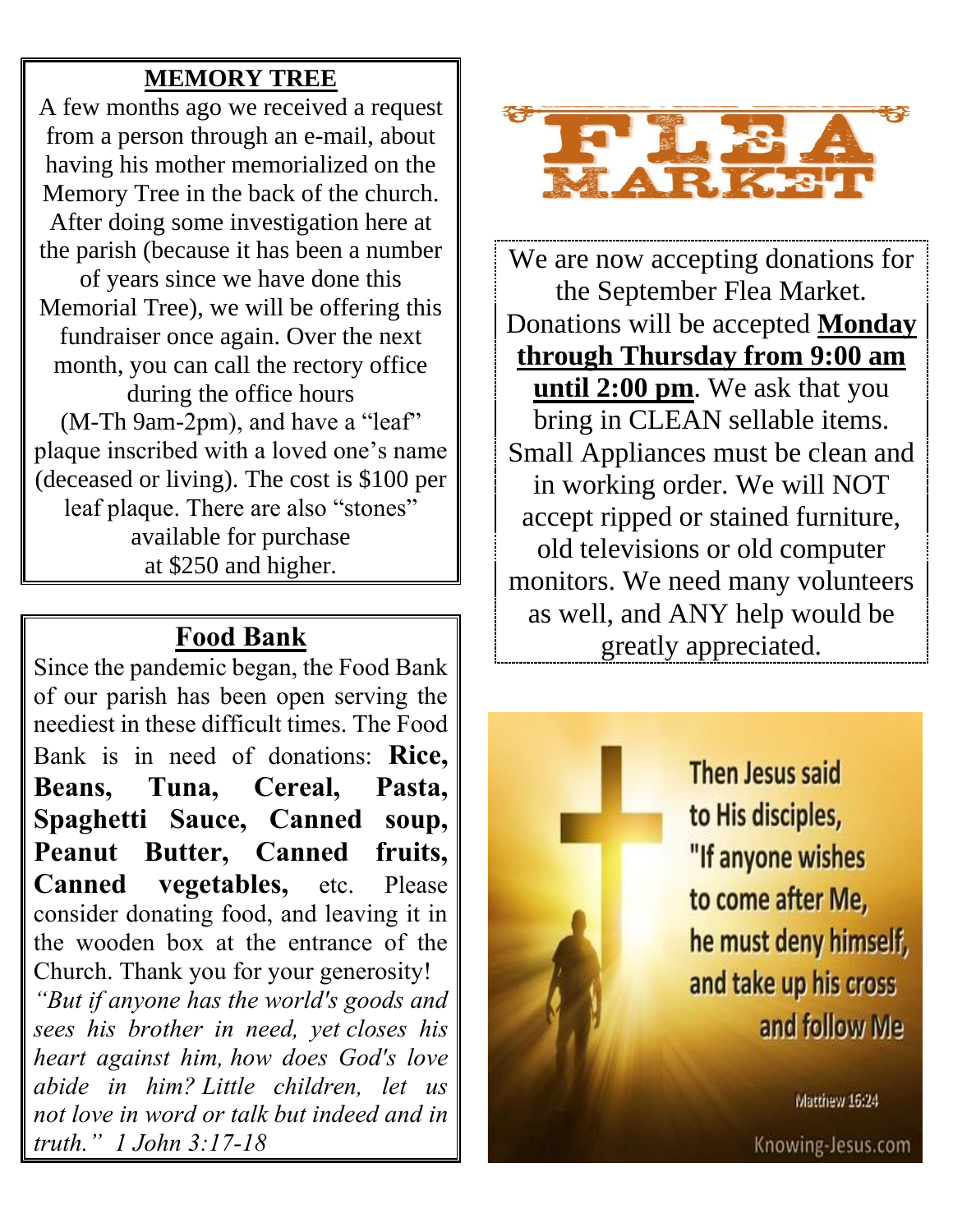#### **BODY LANGUAGE**

"I beg you through the mercy of God to offer your bodies as a living sacrifice holy and acceptable to God, your spiritual worship." — Romans 12:1 As part of a total commitment of our lives to the Lord, we offer our bodies to Him as living sacrifices. This means the Lord (and no one else) determines what we eat and drink, our bodily habits, under what conditions we use our sexual organs, how we think, how we dress, how we use our eyes, how we use our tongues, where we go, and several other aspects of life involving our bodies. The Lord may decide to use your body to create several children in the covenant of marriage. Some of these children may be miscarried. This is an even more demanding use of your body by the Lord. The Lord may decide to give you the gift of celibacy. Your body's sexuality will then be used exclusively for spiritual, not biological, fruitfulness. If you give your body to the Lord, He may make you a caregiver, exhausting your body by giving constant care to someone who can do very little to assist you. In giving your body to the Lord, you may be healed, strengthened, and freed from stress. You may feel ten to twenty years younger. The Lord will undoubtedly use your body to suffer in the pattern of His death (see Phil 3:10). Ultimately, the Lord wants to raise your body from the dead and renew it according to the pattern of His glorified body (Phil 3:21).

It is an adventure and a privilege to give our bodies to the Lord. No one knows what He will do with our bodies. So let us trust Jesus with our bodies and find out the wonders He has planned.

**Prayer:** Father, thank You for the gift of my body. Do with it as You wish.

**Promise:** "Whoever would save his life will lose it, but whoever loses his life for My sake will find it." —Mt 16:25

**Praise:** "If He gives His life as an offering for sin...the will of the Lord shall be accomplished through Him" (Is 53:10). Presentation Ministries

#### **LENGUAJE CORPORAL**

"'Yo los exhorto por la misericordia de Dios a ofrecerse ustedes mismos como una víctima viva, santa y agradable a Dios'" (Romanos 12:1).

 Como parte de un compromiso total de nuestras vidas con el Señor, ofrecemos nuestros cuerpos a Él como sacrificios vivos. Esto significa que el Señor (y nadie más) determina lo que comemos y bebemos, nuestros hábitos corporales, en qué condiciones usamos nuestros órganos sexuales, cómo pensamos, cómo nos vestimos, cómo usamos nuestros ojos, cómo usamos nuestras lenguas, donde vamos, y varios otros aspectos de la vida que involucran nuestros cuerpos. El Señor puede decidir usar tu cuerpo para crear varios hijos en el pacto del matrimonio. Algunos de estos niños pueden ser abortados. Este es un uso aún más exigente de tu cuerpo por parte del Señor. El Señor puede decidir darte el don del celibato. La sexualidad de tu cuerpo será utilizada exclusivamente para la fecundidad espiritual, no biológica. Si entregas tu cuerpo al Señor, Él puede hacerte un guardián, agotando tu cuerpo dando cuidado constantemente a alguien que puede hacer muy poco para ayudarte. Al entregar tu cuerpo al Señor, puedes ser sanado, fortalecido y liberado del estrés. Puedes sentirte diez o veinte años más joven. El Señor, sin duda, usará tu cuerpo para sufrir en el modelo de Su muerte (ver Fil 3:10). En última instancia, el Señor quiere levantar tu cuerpo de entre los muertos y transformarlo haciéndolo semejante a Su cuerpo glorioso (Fil 3:21). Es una aventura y un privilegio dar nuestros cuerpos al Señor. Nadie sabe lo que hará con nuestros cuerpos. Así que confiemos en Jesús con nuestros cuerpos y descubramos las maravillas que Él ha planeado.

**Oración:** Padre, gracias por el regalo de mi cuerpo. Hazlo como quieras.

**Promesa:** "Porque él que quiera salvar su vida, la perderá; y el que pierda su vida a causa de Mí, la encontrará" (Mt 16:25).

**Alabanza**: "Si ofrece su vida en sacrificio de reparación... la voluntad del Señor se cumplirá por medio de él" (Is 53:10).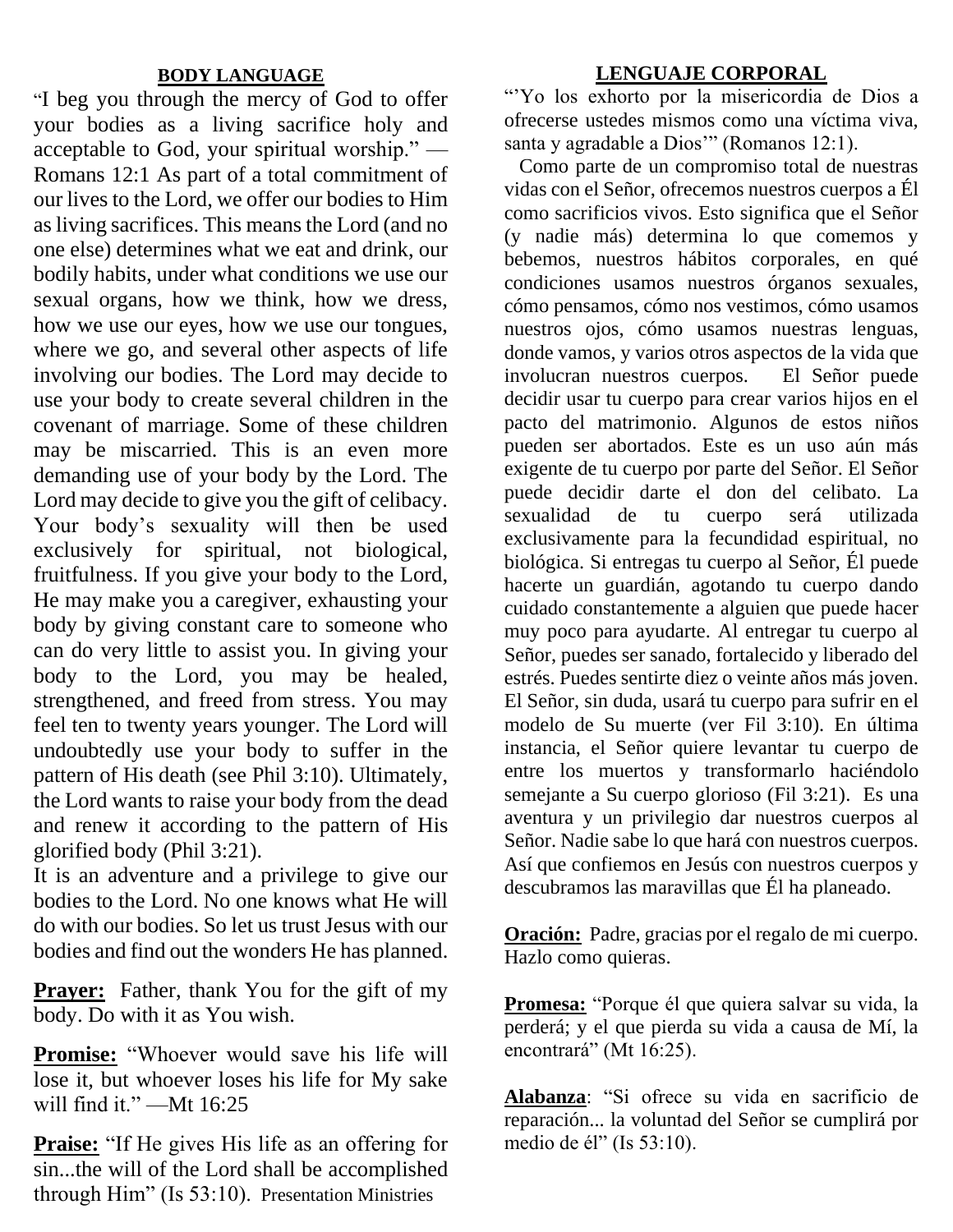# Domingo 22 del Tiempo Ordinario **Agosto 30, 2020**

#### Queridos feligreses,

En el Evangelio de este fin de semana, Jesús dijo a sus discípulos: *"El que quiera venir en pos de Mí, debe negarse a sí mismo, tomar su cruz y seguirme. Porque el que quiera salvar su vida, la perderá, pero el que pierda su vida por Mí, la encontrará"*. El santo patrón de nuestra parroquia - San Juan Bautista, realmente vivió estas palabras de su primo y Señor, siendo asesinado por su fe en Jesús. **Este domingo 29 de Agosto es la Fiesta del Martirio de Juan Bautista.** Lo siguiente es de [franciscanmedia.org:](http://franciscanmedia.org/) "El juramento ebrio de un rey con un sentido superficial del honor, una danza seductora y el corazón odioso de una reina se combinaron para provocar el martirio de Juan el Bautista. El más grande de los profetas sufrió el destino de tantos profetas del Antiguo Testamento antes que él: rechazo y martirio. La "voz que llora en el desierto" no dudó en acusar a los culpables, no dudó en decir la verdad. ¿Pero por qué? *¿Qué posee un hombre que daría su propia vida, este gran reformador religioso fue enviado por Dios para preparar al pueblo para el Mesías? Su vocación fue la de dar desinteresadamente.* El único poder que reclamó fue el Espíritu de Yahweh. '*Os estoy bautizando en agua para arrepentimiento, pero el que viene en pos de mí es más poderoso que yo. No soy digno de llevar sus sandalias. Él los bautizará en Espíritu Santo y fuego'*(Mateo 3:11). La Escritura nos dice que muchas personas siguieron a Juan buscando esperanza, quizás en anticipación de algún gran poder mesiánico. Juan nunca se permitió el falso honor de recibir a estas personas para su propia gloria. Sabía que su llamado era uno de preparación. Cuando llegó el momento, condujo a sus discípulos a Jesús: 'Al día siguiente, Juan estaba allí de nuevo con dos de sus discípulos, y mientras veía a Jesús pasar, dijo: *'He aquí el Cordero de Dios'. Los dos discípulos oyeron lo que dijo y siguieron a Jesús'*(Juan 1: 35-37). Es Juan el Bautista quien ha señalado el camino a Cristo. *La vida y la muerte de Juan fueron una entrega de sí mismo por Dios y otras personas.* Su estilo de vida sencillo era el de un completo desapego de las posesiones terrenales. Su corazón estaba centrado en Dios y el llamado que escuchó del Espíritu de Dios hablándole a su corazón. Confiado en la gracia de Dios, tuvo el valor de pronunciar palabras de condenación, arrepentimiento y salvación. *Reflexión: Cada uno de nosotros tiene una vocación que debemos escuchar. Nadie repetirá jamás la misión de Juan y, sin embargo, todos estamos llamados a esa misma misión. El papel del cristiano es dar testimonio de Jesús. Cualquiera sea nuestra posición en este mundo, estamos llamados a ser discípulos de Cristo. Por nuestras palabras y hechos, otros deben darse cuenta de que vivimos en el gozo de saber que Jesús es el Señor. No tenemos que depender de nuestros propios recursos limitados, pero podemos sacar fuerzas de la inmensidad de la gracia salvadora de Cristo.*" ¡San Juan Bautista, ruega por nosotros! Dios les bendiga! Padre Sistare

| <b>INTENCIONES DE LAS MISAS</b>                      |                    |
|------------------------------------------------------|--------------------|
| Sábado 29 de Agosto                                  | 6:00 <sub>pm</sub> |
| Domingo 30 de Agosto                                 | 11:30am            |
| <b>Martes 1 de Septiembre</b>                        | 7:00 <sub>pm</sub> |
| Viernes 4 de Septiembre                              | 7:00 <sub>pm</sub> |
| *Por una intención especial de la familia Zuleta     |                    |
| Sábado 5 de Septiembre Misa Bilingüe                 | 8:00am             |
| Vigilia                                              | 6:00 <sub>pm</sub> |
| *En acción de gracias por el 25 aniversario de Bodas |                    |
| de Rafael y Jeny Villa                               |                    |
| Domingo 6 de Septiembre                              | 11:30am            |
| +Eterno descanso de Leocadio Arboleda intencion de   |                    |
| Luis y Flor Torres                                   |                    |

*Tenga en cuenta que todas las Misas diarias por ahora son en la Iglesia hasta nuevo aviso.*

#### **PEDIMOS SUS ORACIONES**

Por todos los que están confinados en su hogar o en acilo de ancianos, y por los enfermos de la parroquia: **Jeanne Jugan Residence**: Florence Corneau, Jeannine Rondeau, Annette Tetreault, Lillianne Depot **At Home**: Constance Vilandre, Maria DaGraca, Jovina de Barros **St. Antoine**: Georgette Smith **Charles Gate**: Roger arcoux **Elmhurst** Cesar Zuleta Sr.

> **Colecta Semanal** 8/23 \$ 3371.00

**Colecta Mensual**

**6 de Septiembre** Combustible y mantenimiento **13 de Septiembre** Campaña de caridad católica del **20 de Septiembre** Jubilación de los sacerdotes

#### **Campaña de Caridades Católicas 2020**

La Campaña nos ofrece la oportunidad de ayudar a nuestros hermanos y hermanas necesitados en nuestra Diócesis. Comparta sus donaciones generosamente para apoyar nuestros programas.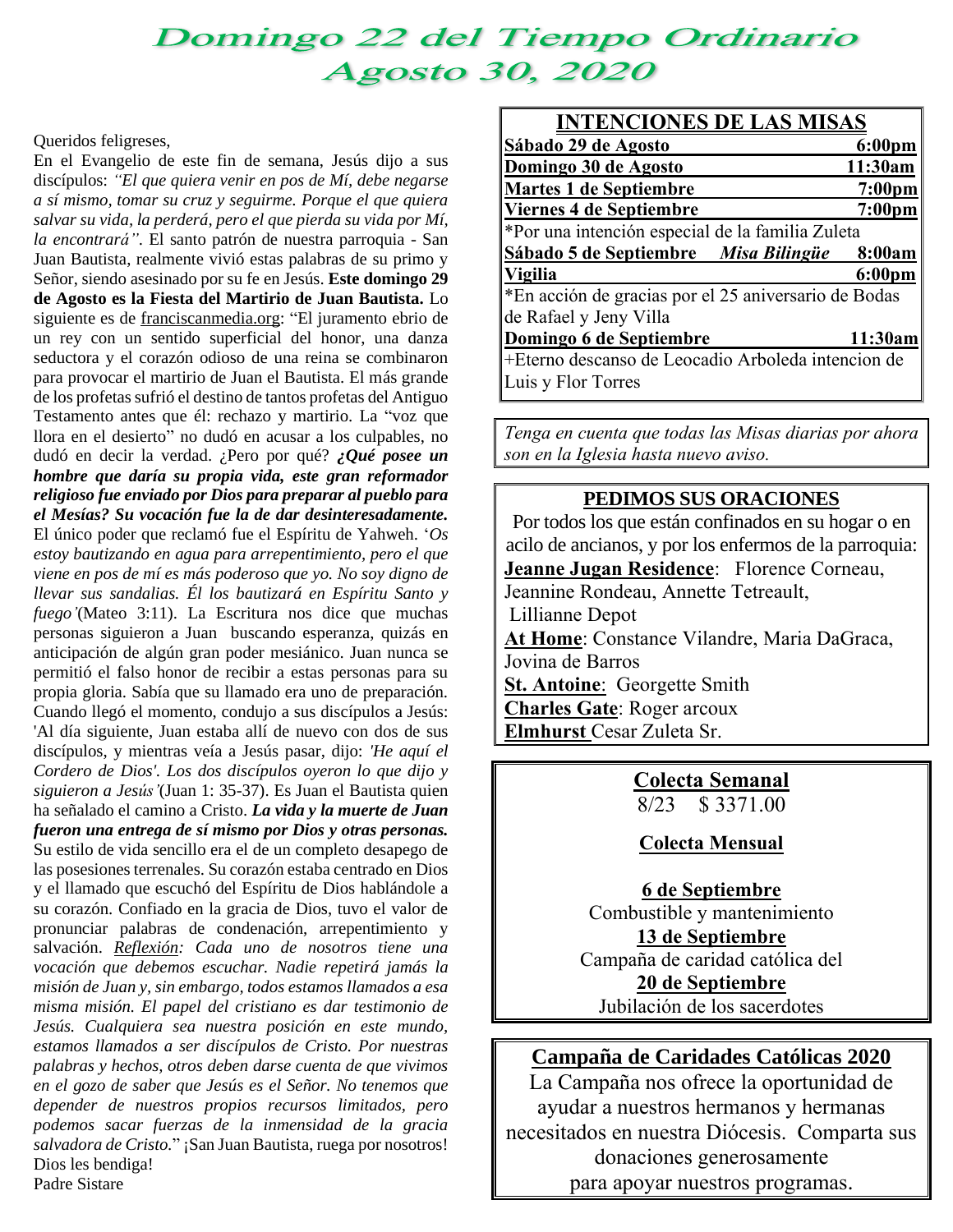## **ARBOL DE MEMORIA**

Recientemente recibimos una solicitud de una persona a través de un correo electrónico, acerca de que le gustaría que su madre sea recordada en el Árbol de la Memoria en la parte posterior de la iglesia. Después de investigar un poco aquí en la parroquia (porque han pasado varios años desde que hicimos este Árbol Memorial),

volveremos a ofrecer este evento para recaudar fondos para nuestra parroquia. En el próximo mes, puede llamar a la oficina de la rectoría durante el horario (de Lunes a

Viernes de 9am a 2pm.) si usted desea obtener una placa "hoja" inscrita con el nombre de un ser querido (fallecido o vivo). El costo es de \$100 por cada placa (hoja).

## **PULGUERO**

(VENTA DE ARTICULOS USADOS) Vamos a tener una venta de artículos usados y algunos nuevos, para beneficiar a nuestra Iglesia. Estamos aceptando donaciones para venderlos en Septiembre. Se aceptarán donaciones de Lunes a Jueves de 9am a 2pm. Le pedimos que traiga artículos que se puedan vender LIMPIOS, electrodomésticos que sean pequeños deben estar limpios y en buen estado (que sirvan). NO aceptaremos televisores viejos o monitores de computadora viejos. ¡CUALQUIER ayuda sería muy apreciada! Llame al 722-9054 si necesita más

información.

La vela frente a la imagen de la Divina Misericordia en la Iglesia se encenderá cada fin de semana para los afectados por el coronavirus.



# **Banco de Comida**

Desde que comenzó la pandemia el Banco de nuestra parroquia ha estado abierto sirviendo a los más necesitados en estos tiempos difíciles. El Banco de Comida de San Juan está en necesidad de comida, por favor considere donar alimentos, algunas ideas de donaciones: **Arroz, Frijoles (habichuelas), Tuna, Cereal, Pasta, Salsas, Sopa enlatada, Mantequilla de Manís, Frutas enlatadas, Vegetales enlatados. G**racias por su generosidad. Por favor traerlos y dejarlos en la caja de madera que está en la entrada de la Iglesia. *"Pero el que tiene bienes de este mundo, y ve a su hermano en necesidad y cierra su corazón contra él, ¿cómo puede morar el amor de Dios en él? Hijos, no amemos de palabra ni de lengua, sino de hecho y en verdad."* (1 John 3:17-18)